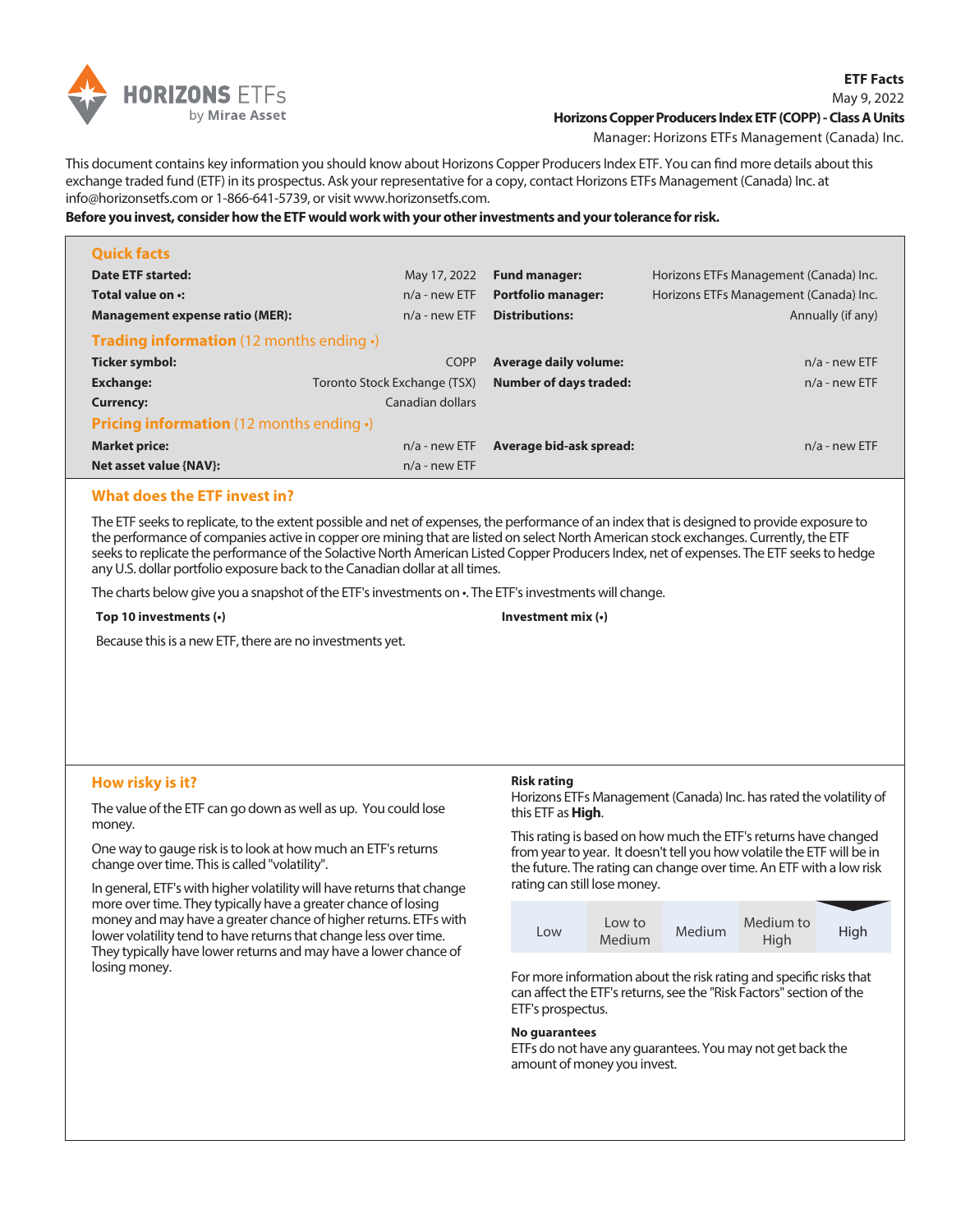

# **How has the ETF performed?**

This section tells you how units of the ETF have performed, with returns calculated using the ETF's net asset value (NAV). However, this information is not available because the ETF is new.

## **Year-by-year returns**

This section tells you how units of the ETF have performed in past calendar years. However, this information is not available because the ETF is new.

## **Best and worst 3-month returns**

This section shows the best and worst of the ETF in a 3-month period. However, this information is not available because the ETF has not yet completed a calendar year.

### **Average return**

This section shows the value and annual compounded rate of return of a hypothetical \$1,000 investment in units of the ETF. However, this information is not available because the ETF has not yet completed 12 consecutive months.

# **Trading ETFs**

ETFs hold a basket of investments, like mutual funds, but trade on exchanges like stocks. Here are a few things to keep in mind when trading ETFs:

# **Pricing**

ETFs have two sets of prices: market price and net asset value (NAV).

# **Market price**

- ETFs are bought and sold on exchanges at the market price. The market price can change throughout the trading day. Factors like supply, demand, and changes in the value of an ETF's investments can effect the market price.
- You can get price quotes any time during the trading day. Quotes have two parts: **bid** and **ask**.
- The bid is the highest price a buyer is willing to pay if you want to sell your ETF units. The ask is the lowest price a seller is willing to accept if you want to buy ETF units. The difference between the two is called the **"bid-ask spread"**.
- In general, a smaller bid-ask spread means the ETF is more liquid. That means you are more likely to get the price you expect.

### **Net asset value (NAV)**

- Like mutual funds, ETFs have a NAV. It is calculated after the close of each trading day and reflects the value of an ETF's investments at that point in time.
- NAV is used to calculate financial information for reporting purposes like the returns shown in this document.

### **Orders**

There are two main options for placing trades: market orders and limit orders. A market order lets you buy or sell units at the current market price. A limit order lets you set the price at which you are willing to buy or sell units.

### **Timing**

In general, market prices of ETFs can be more volatile around the start and end of the trading day. Consider using a limit order or placing a trade at another time during the trading day.

# **Who is this ETF for?**

### **Investors who:**

- looking for exposure to companies active in copper ore mining that are listed on a North American stock exchange
- can handle the ups and downs of the stock market
- are comfortable with a high degree of risk.

# **A word about tax**

In general, you'll have to pay income tax on any money you make on an ETF. How much you pay depends on the tax laws where you live and whether or not you hold the ETF in a registered plan, such as a Registered Retirement Savings Plan or a Tax-Free Savings Account.

Keep in mind that if you hold your ETF in a non-registered account, distributions from the ETF are included in your taxable income, whether you get them in cash or have them reinvested.